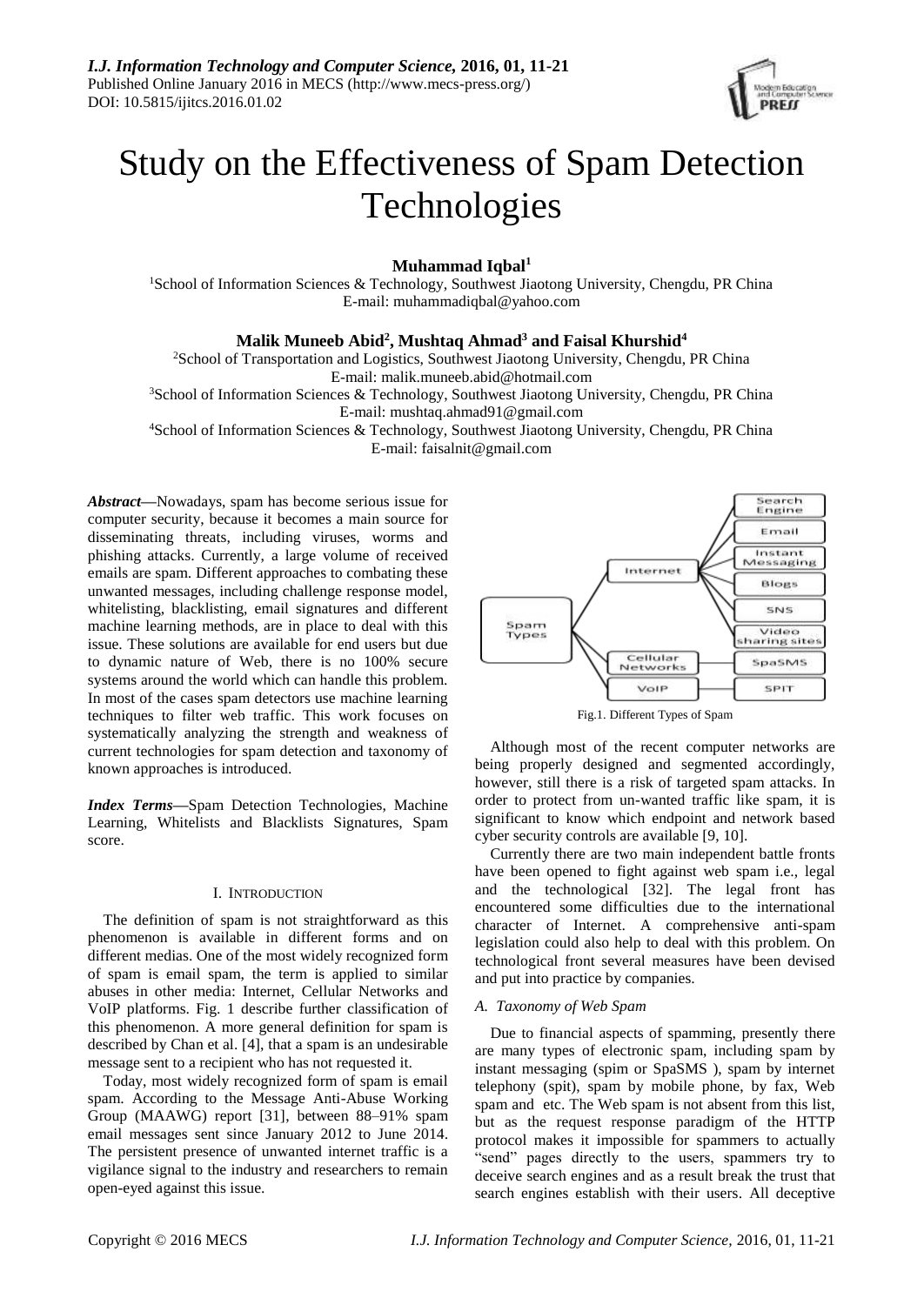actions which try to increase the ranking of a page in search engines are generally referred to as Web spam or spamdexing (combination of "spam" and "index") [1]. In another definition of spam, the authors [3] describe spam as "Web spamming refers to those unethical actions of spammers who intended to mislead search engines and give some pages higher ranking than they deserve". There are four famous Web Spam techniques (See Fig. 2) which are currently challenge for search engines i.e. Content Spam, Link Spam, Cloaking & Redirection and Click Spam [21].

In content spamming, the spammers play with textual features to subvert the ranking of search engine. Link spamming refers to any web spam method that tries to improve the link-based score of an intended web page by creating lots of hyperlinks pointing to it.



Fig.2. Classification of web spam

Cloaking refers to spam technique to serve a page to the search engine spider that is different from that seen by end users. In click spamming, a method is used to submit the queries to search engines that retrieve target result pages and then to "click" on these pages in order to achieve spammers objectives.

## *B. Spam in Cellular Networks*

The use of smart phones has seen an adoption rate faster than any other technology in human history [19]: as in 2012, the number of cellphones subscribers had almost exceeded 6 billion users. This domain also witnessed the fast rate of innovations. Companies like Google, Microsoft, Apple, Samsung and Xiomi have all provided APIs for enabling open application development on the cellphones. These cellphones are now empowered with different applications, including location based services. Cellular networks have been playing very important role for information interaction, resource sharing, and social communications. Significantly, they have become a vital platform for the provision of various applications and services, such as mobile Email, Short Message Service (SMS), mobile commerce, multimedia communications and mobile social networking etc. These wide ranges of applications on cellular networks bring us a great convenience and become more and more indispensable in our modern life. Currently, billions of cellular devices are being connected through Internet and access its services and applications, which satisfy people's needs and ease their life [5]. According to Cisco Internet Business Solutions Group (IBSG) study [20], Cisco predicts that

there will be almost 25 billion devices connected to the Internet by the end of 2015. It is significant to note that these estimate figures do not take into account rapid advances in Internet or device technology; the numbers presented are based on what is known to be true today.

However, the cellular networks are also becoming a main source to transmit a lot of unwanted contents. The unwanted content could be malware, virus, spam, intrusion, and unsolicited commercial advertisement. Thus, it could greatly bother mobile users and at the same time could infect their devices. These unwanted contents only benefits its source, but burdens both end users and network service providers by adding extra load into the network, which greatly leads to network traffic congestion. It consumes network and computing resources in a way that does not benefit its receivers, thus it should be ascertained, filtered or discarded during transmission from its source to destinations.

Since 2001, China has become one of the largest and fast growing cellular telecommunications market. The statistics shows that till February 2015, about 1.29 billion mobile phone users had been registered in China with different telecom operators and on an average each mobile user received 10.7 SMS spam messages on average per week [6].

## *C. Problem Statement*

Distinguishing spam and ham traffic is a complex and constantly challenging task. Developing a model to classify the broad range of spam types is tedious job; this task is made near impossible with the realization that spam types are constantly moving and evolving. Spammers use different unethical techniques for altering their messages to avoid detection system and adding a further hindrance to accurate detection system [22]. In order to deal with this massive problem, pretty sophisticated technologies are being developed by researchers and that are currently in use of IT companies. A maximum number of these technologies operate in the background without the system administrators even knowing what is going on. Fighting against spam must be effective and easy especially for small IT companies where there are few people with limited resources and they don't have the time to specialize in one aspect of technology.

In order to protect from objectionable (unwanted) contents, different content filtering techniques are being used by companies to screen and exclude from access or availability to end users. There is a acute need of study of currently employed anti-spam technologies which have been used to fight spam using automated solutions. Moreover, a study which will help system administrators and researchers to expand their knowledge base in this domain.

#### *D. Proposed Solution*

Keeping in view the negative impact and scale of problem, this paper conducts a study of different antispam filtering methods. This paper provides the knowledge of good spam classifier to protect companies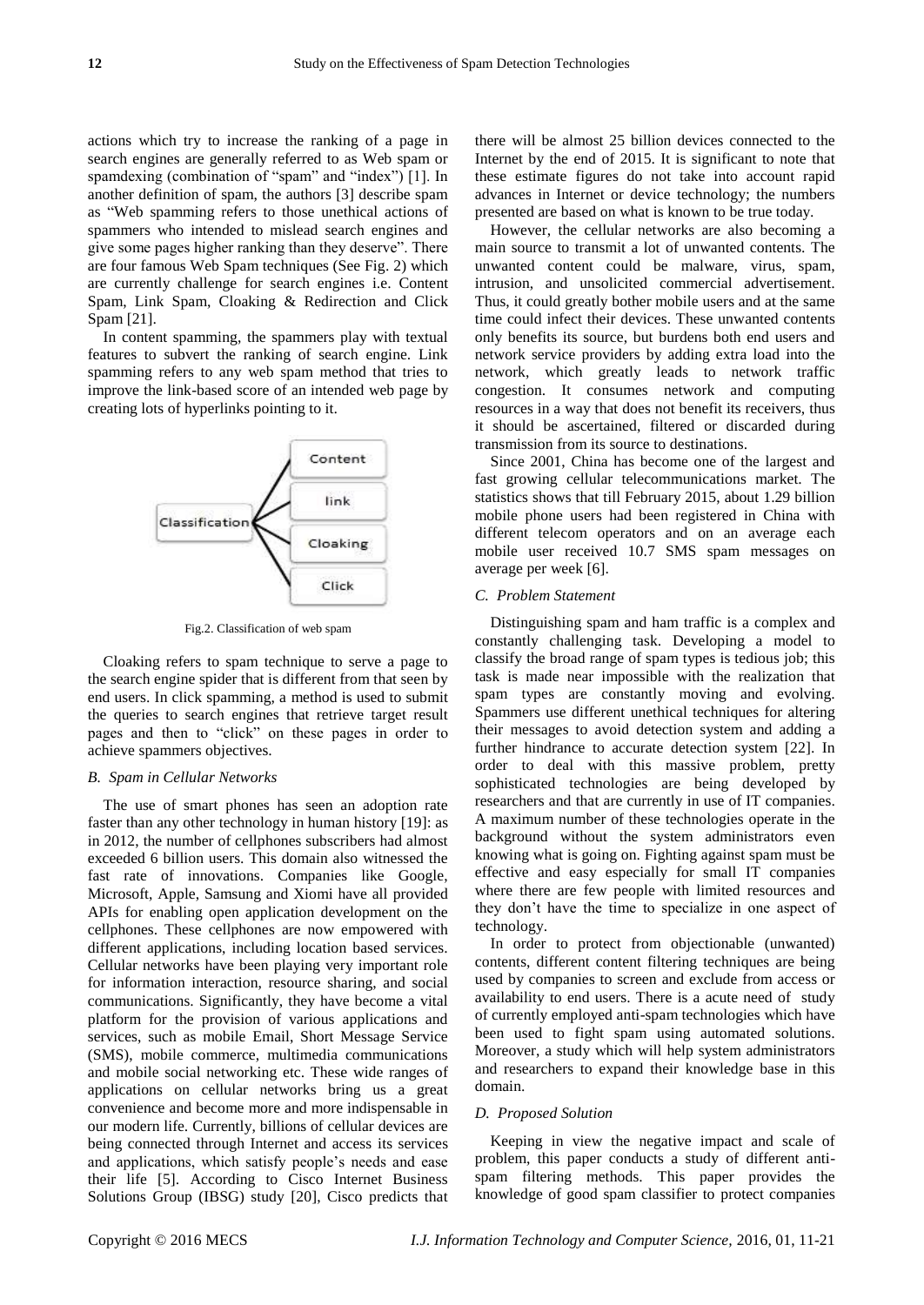and individuals from this problem. We have carried out comparative evaluations of well known employed antispam algorithms to judge their algorithm properties. Moreover, this paper discusses the causes/sources of this phenomena and review of Machine Learning (ML) and Non-Machine Learning (NML) methods. A comparison of different approaches is also presented in tabular form for quick understanding for end users. An experimental work is done on publically available dataset (webspamuk2007) to judge the performance of well known antispam machine learning algorithms (J48 and NB) by taking True Positive (TP) and False Positive (FP) metrics.

# *E. Organization of paper*

This paper is organized as follows. In the rest of the paper, we first discuss the spam implication and associated statistics and their problems in Section 2. Section 3 describes the performance measurement criteria. Section 4 reports the spam detection methods. In section 5, we compare the advantages and disadvantages of different spam filtering techniques. Experimental work and results have been discussed in Section 6 and in Section 7 we conclude the paper and define some future directions..

# II. OVERVIEW OF THE PROBLEM

The first demonstrations of sending spam messages towards users groups are dated from the early seventies, when a revolution begun in electronic communication due to World Wide Web (WWW) presence as communication platform. In the present age, we are witnessed of great transformation of WWW lasting for almost five decades, which produced business policy paradigm shift, and affecting mainly commercial background and searching for high financial profits. Currently majority of business companies are pretty much depending on this platform to reach their customers worldwide.

Spamming becomes an attractive phenomenon for spammers due to below five main reasons [21].

- 1. Financial benefits to be earn from search engines
- 2. It sabotages the trust of end user in a search engines
- 3. Spam websites serve as means of disseminating malware and adult content dissemination and also being used for fishing attacks.
- 4. Search engine may spend large amount of computational and storage resources on spam pages.
- 5. Declining employee productivity is the overwhelming by-product of spam.

Table 1. depicts the core reasons of using Internet platform for their businesses:

Table 1. Reasons to adapt Internet platform for business purpose

| Rank           | <b>Adopting Drivers</b>            |
|----------------|------------------------------------|
| 1              | Scalability                        |
| $\mathfrak{D}$ | Direct and indirect advertising    |
| 3              | Low cost communication             |
| 4              | Easy access to potential customers |
| 5              | <b>Better Management</b>           |
| 6              | Company value Enhancement          |

The proper use of Internet technologies, like teleconferencing, email systems and different automation systems appear to have to improve organizational performance by lowering costs, increasing efficiency, differentiating products and services, or creating broader markets. The effective use of Internet technologies can bring a sound impact on organizational structure and its functions.

In these days, the use of ecommerce technology is flourishing with fast pace in developing and developed countries. If we just take a case of Peoples Republic of China (PRC) then since 1993, the people of PRC are also gaining benefits from this boom, when the foreign businesses in China started to use EDI to simplify trading processes [13]. Latter on Chinese businesses also began to adopt this new technology. According to one study [14], in 2013, the growth of business applications increased with fast pace. The figures of online shoppers in PRC reached 302 millions. In 2013, the online procurement and online sales of Chinese enterprises were reached 23.5% and 26.8% respectively, and the proportion of the enterprises that launched Internet-based marketing promotion campaigns was 20.9%.

The above statistics of internet usage shows the business trends of just one example of single country (PRC), where economy is boosting due to prominent role of Internet platform, otherwise the web made ecommerce an easy and cheaper way of doing business and enabled more diverse business activities. It is difficult to list all possible applications of Internet which are being exercised by the users, but few are: Education, Business, Communication, Leisure, Medicine etc.

At the same time, this platform appears with new challenges like spam to individuals and to companies. Different very worrying reports[15,16,17] revealed from companies like Microsoft, Kaspersky, Symantec, indicates an increasing percentage of spam cases in our mail, dangerous revival of phishing attacks and viruses' transfer are the most zealous propagators. The total number of electronic messages sent on a world scale, reaches the threshold of around 200 billion per a day and the current share of spam in this amount is estimated to 90% [18].

In most of the cases the majority of recipients reply to annoying contents, that involves expenses of billions of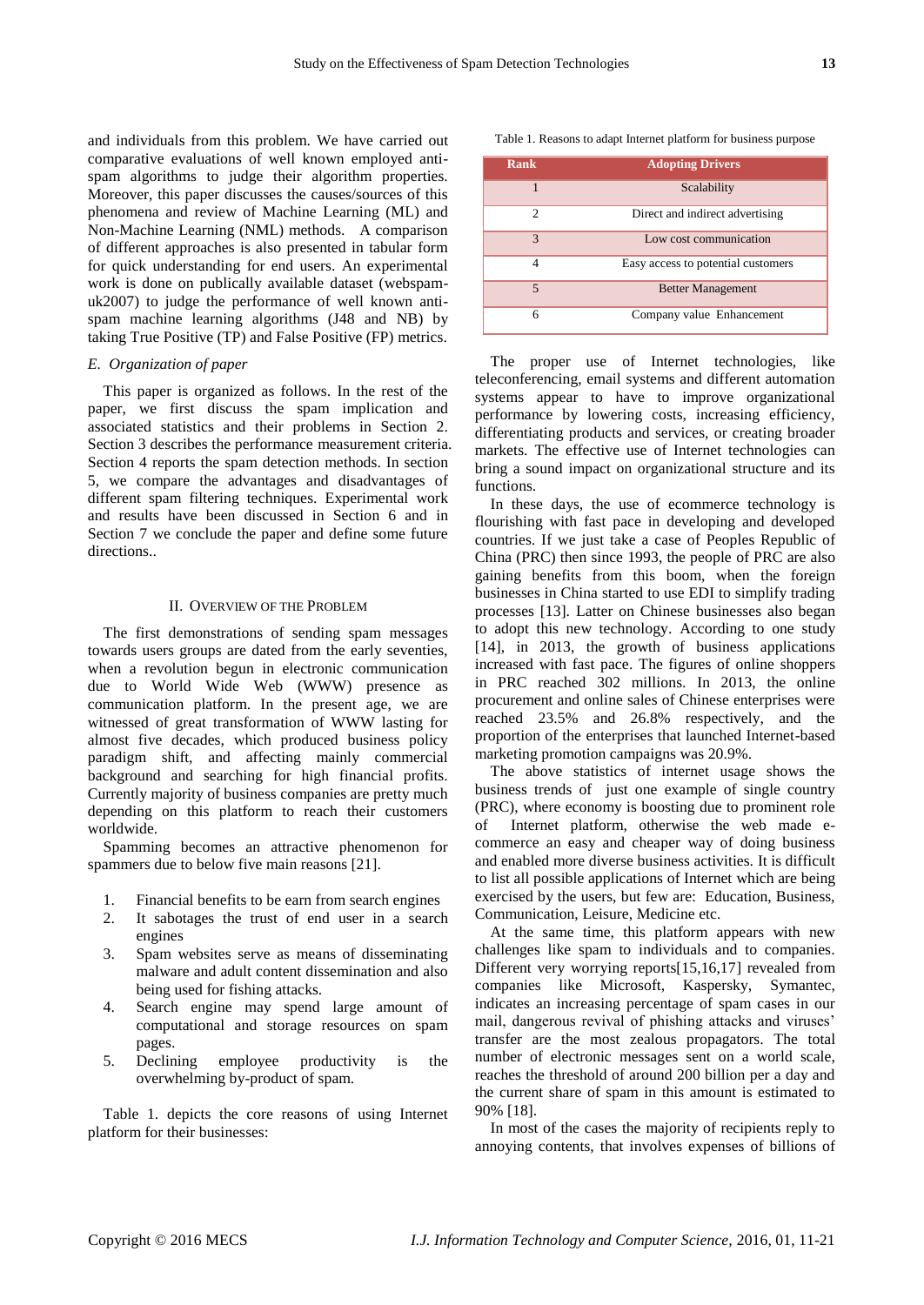dollars on operation and as a consequence, reduction in efficiency of work. According to the networking giant CISCO [18], the USA has a solid lead in this top spammers' list. Fig.3 shows that over 17% of all spam traffic comes from America. Turkey is a runner-up contest with around 9% of worldwide spam producer. Russia got third rank with 8% spam producing country. The rest of the top spamming countries are far behind:



Fig.3. Spam relaying countries data [18]

According to CISCO [18] the global spam volume is falling according to data collected by Cisco Threat Research Analysis and Communications report for the year 2013, although trends vary by country.

A major source of spam comes from advertisements on Internet and these adds mostly belongs to the a wide range of pharmaceutical offerings like weight loss, height increase, sexual aids, pain relief, sleeping aids and sexual health. Additionally finance, software's and music domains are also favorites for spammers. The key principle of marketing opinion is based here on luring offers of attractive products or services at cheap prices.

# III. PERFORMANCE MEASUREMENT CRITERIA

It is very unfortunate that the spam is keep growing each year with a fast pace. According to different studies [15, 16, 17, 18], the volume of spam worldwide has been increasing in all internet traffic, and is continuously increasing with each passing year. Different techniques are being implemented by spam detecting algorithms to eliminate spam and every detector is achieving different performance levels. The classification task to distinguish spam and ham is complex and constantly changing. Due to this nature of the problem; unfortunately, till to-date no exact solution has been explored by researchers to eliminate spam traffic [25]. However, majority of spam detectors have two main attributes in common that determine their overall efficiency:

- Number of spam messages detected
- Number of ham (legitimate) messages falsely reported as spam.

The first measure is Detection Rate (DR), and the second is known as the False Positive Rate (FPR). DR is the total number of messages declared as spam by the spam detector compared to the number of all spam messages in email traffic over a fixed period of time. For example, if an organization or an individual receives 100,000 spam messages over the period of one week, and 98,000 were eliminated /blocked by the spam detector, the detection rate is 98%. Nowadays, a spam detector considers effective if it has 95% or better DR value.

$$
DR = \frac{Sc}{Ts} \tag{1}
$$

Where

Sc = Number of Spam correctly Specified Ts = Total number of all spam messages over a certain time period.

It is important to note that DR is not the only criteria to judge the performance of anti spam solutions. Users should also look the false positive rate of spam detector. In false positive rate (FPR) the message is mistakenly tagged as spam and ultimately brings a serious problem to end users.

$$
FPR = \frac{Fp}{Th} \tag{2}
$$

**Where** 

 $Fp =$  Number of false positive

 $Th = Total number of all ham messages over a certain$ time period.

FPR is very important factor, which should be taking into account to measure its performance. For example, frequently tagging ham message as spam could result in big problem for company users. A small number of spam messages a day is a small price to be paid, but missing an important email can result in serious consequences to company or user.

An effective spam detector should demonstrate false positive rate (0.001%) or less, i.e. one false positive per every 100,000 messages. Unfortunately, till to-date, no anti-spam software vendor claims that their false positive rate is zero.

#### IV. SPAM DETECTION METHODS

In order to detect spam traffic, different detection methods are being developed by researchers. In this section we will present the widely used methods. These detection methods can be categorized in two approaches (1) machine learning (ML) rules and (2) those not based on ML (see Fig. 4 (a)). Machine Learning and Non-Machine Learning approaches are further divided into sub categories (see Fig. 4 (b) and  $4(c)$ ).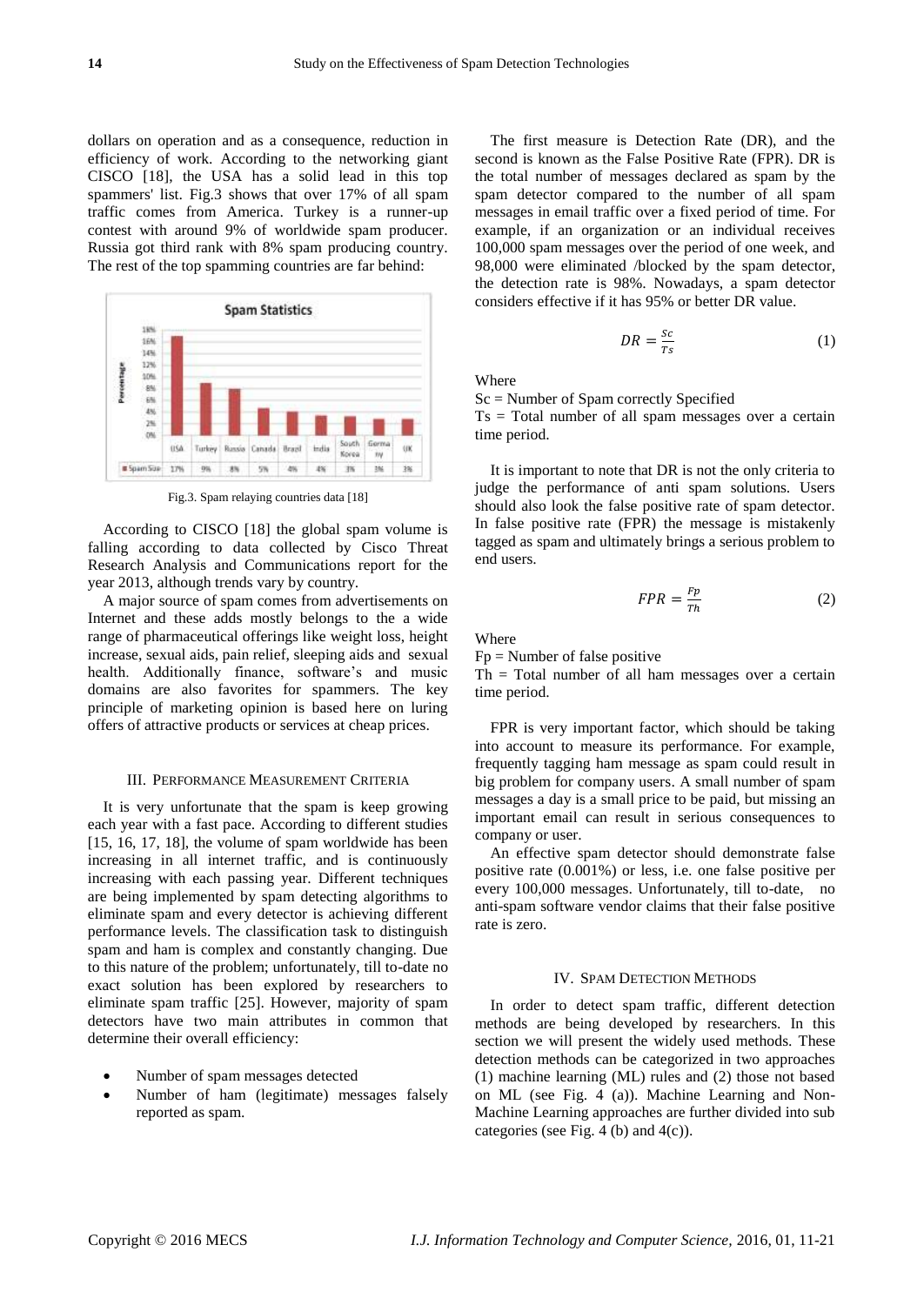

Fig.4. Spam detection methods categories

## *A. Challenge Response Authentication*

In Challenge-Response-Authentication (CRA) session one entity send a challenge to another entity through its family protocols. In response, the second entity must respond with the appropriate answer to be authenticated. Password authentication is a simple example of this method. In this fashion the challenge is from a server asking the client for a password to authenticate the client's identity so that the client can be served. The second entity should respond with the exact answer to be authenticated.

CRA is dependent on two entities (1) a secret value, and (2) a variable challenge value. One of the strength of CRA is the submitted authentication value is always different each time and dependent on a challenge value, so it is more difficult for an attacker to replay a previous authentication value [27].

One common method for fighting spam is frequently used to prevent spam sent via contact forms on the web. When end users fill out a form, the CAPTCHA (Completely Automated Public Turing test to tell Computers and Humans Apart) [7] test that he/she must successfully enter before hitting. In CAPTCHA test (see Fig. 5), a computer program generates and grade test that most humans can pass but computers generated codes cannot pass.



Fig.5. CAPTCHA test example

**Algorithm 1**: Challenge Response Authentication Algorithm

| Step 1:Client $\longrightarrow$ Request for Service                                                                                                                   |  |  |  |  |  |
|-----------------------------------------------------------------------------------------------------------------------------------------------------------------------|--|--|--|--|--|
| Step 2: Server<br>Passes the stored,<br>challenge(Value) to the client                                                                                                |  |  |  |  |  |
| Step 3: Client<br>Computes $response =$<br>Answer(Value), passes it to server                                                                                         |  |  |  |  |  |
| Step 4: Server $\rightarrow$ Checks if ((Answer(Value) =<br>Challenge(Value) $=$ $=$ Response), which will mean<br>successful authentication, and if so proceeds with |  |  |  |  |  |

A good number of websites are already deployed CAPTCHA tests during registration and initial login from end users. Nowadays, several DDoS victims use CAPTCHA technology to protect themselves against application-layer DDoS attacks such as HTTP flood attacks [8]. Every day millions of CAPTCHAs are solved by humans around the world. A standard algorithm for challenge response authentication process is described in below algorithm1.

Due to three important security features of CRA i.e. authentication, prevention from replay attacks and secrecy; nowadays majority of smart card systems use challenge-response authentication approach. These systems require at least two things for authentication and entry from users: the smart card and the user's password (PIN CODE).

Another example of CAPTCHA is a form of reverse-Turing test for the system to determine if the client is a human or not. This is used to prevent spam and autoregistration of new accounts for a website or email. The use of biometric systems [9] is another form of challengeresponse authentication. In cryptography, zeroknowledge password proof and key agreement systems such as secure remote password, CRAM-MD5 and secure shell's challenge-response system based on RSA are considered to be use of very advanced challenge-response algorithms.

Below are major applications of challenge response authentication systems

- Protecting Website Registration
- Preventing Comment Spam in Blogs
- Online Polls
- Preventing Dictionary Attacks
- Protecting Email Addresses From Scrapers

### *B. White-Lists and Black-Lists*

White-lists and black-lists are considered to be the initial techniques deployed to stop spam. It works on a principle that the words or patterns which define a message as 'ham' (legitimate email) are white-listed and those which define a message as spam are black-listed. The body content and header of each email message is analyzed against these lists and the message is sent or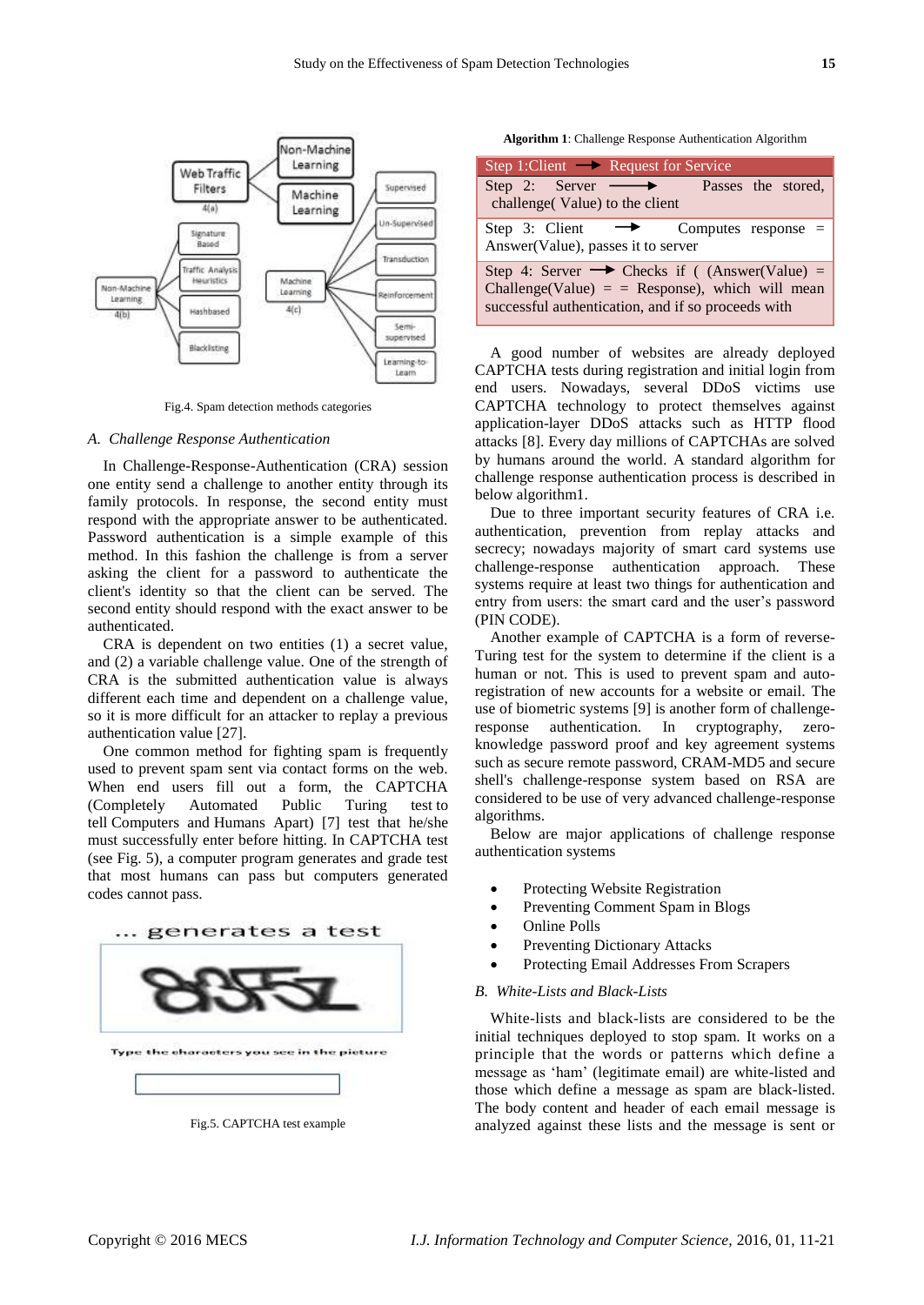blocked accordingly by the algorithm. Thiago et al. [24] reported 4 steps: i) tokenization, ii) lemmatization, iii) stop-word removal and iv) representation, for extraction of data from message as a data per-processing step. Dinha et al. [26] proposed multiple features from header and body of spam message.

This concept is implemented through content, IP, MAC etc to block or allow data traffic in networks. Currently white lists and black lists are considered to be least effective methods for detecting spam. In many cases, these lists hurt innocent people and prevent critical business e-mail from being delivered. Algorithm 2 describes the general implementation of various lists for incoming internet traffic.

**Algorithm 2:** Lookup order of various lists during processing of the incoming messages

Step 1: All lists are checked against incomming message:{ Where List = white/black/dynamic Lists etc }

## Step 2: Compute threashold value of message

Step 3: Check, if Threashold Value  $(T_h)$  >= Desired parameter Value  $(D_v)$ 

Step 3.1: Declare Spam and Move message to spam label

Step 3.2: else Process message

Step 4: Go to step 1.

For example, if system is configured with black-list and message contain word 'sex' might also block the word 'Middlesex'. Another problem is that spammers can change words to fool the blacklists, for example, 'Vi@gra' is used in place of 'Viagra'. Hence, blacklisting and white-listing systems are largely ineffective, as they could be spoofed and changed by spammers[10].

Another example of weaknesses of this technology can be seen in DNSBLs(DNS Blacklists) where the email servers keep the list of IP addresses, published by a third party, and spam filter can only stop spam if the source address has been available in the list. Domain based DNSBLs are also known as Right Hand Side (RHS) black lists because these lists look at right hand side of @ sign. For example a email came from [xyz@abc.com](mailto:xyz@abc.com) , then this kind of lists can only check at abc.com. If the domain name is part of blacklist then the email from this domain will be blocked, otherwise it will be received by recipient.

Some time legitimate email domains victims of these list. In many cases the smart spammers simply alter their sending DNS to fool the filter.

## *C. Pattern Detection*

Pattern Detection technology is a combination of methods, like operation research, graph theory, data analysis, clustering and advanced mathematics for extracting meaning from large and complex data sets. Fig. 6 depicts exploded working of pattern detection methods can identify commonalities among spam messages

because it is relying on a big database of spam messages collected all over the world to determine what institutes spam. The learning process to indentify the different techniques used by spammers makes it one of the most advanced spam fighting technologies in use today.



Fig.6. General Framework of spam detection through pattern detection

Algorithm 3 shows the methodology to implement rule based filtering approach.

**Algorithm 3:** Rule Based Filtering Algorithm

| Step 1: Start                                                                                                                                                                                                                                       |  |  |  |
|-----------------------------------------------------------------------------------------------------------------------------------------------------------------------------------------------------------------------------------------------------|--|--|--|
| Step 2: Spam data arrives at spam detection System                                                                                                                                                                                                  |  |  |  |
| Step 3: Spam detecting Engine sends Message Pattern<br>Characteristics to its Local Cache<br>Step 3.1: Local cache stores the spam patterns of all the<br>recent attacks.<br>Step 3.2: If a message pattern characteristic is found,<br>Goto step 6 |  |  |  |
| Step 4: If the matching pattern is not found in Cache<br>Step 4.1: Message Pattern Characteristics is send to the<br>remote Spam Detection Center.                                                                                                  |  |  |  |
| Step 5: Detection Center classifies the message and<br>sends reply to Anti Spam Engine                                                                                                                                                              |  |  |  |
| Step 6: Anti Spam Engine forwards message to the<br>mail recipient if it is not spam else it will drop the<br>mail.                                                                                                                                 |  |  |  |
| Step 7: Algorithm stores the newly classified pattern in<br>its local cache for future use                                                                                                                                                          |  |  |  |
| Step 8: END                                                                                                                                                                                                                                         |  |  |  |

Nowadays, this is one of the most prominent methods for fighting spam. In this technique, the rules are being framed by administrator that tells the spam filter about what to block. For example, when the words "Free preview" appears in a message, the spam filter knows to block that message because it violates a rule set by the administrator. A good number of Information Technology (IT) companies who are engaged in developing anti spam solutions provide pre-set rules for the people who use their products.

For the last years, anti-spam rule-based systems (RBS) has become popular in the filtering industry due to their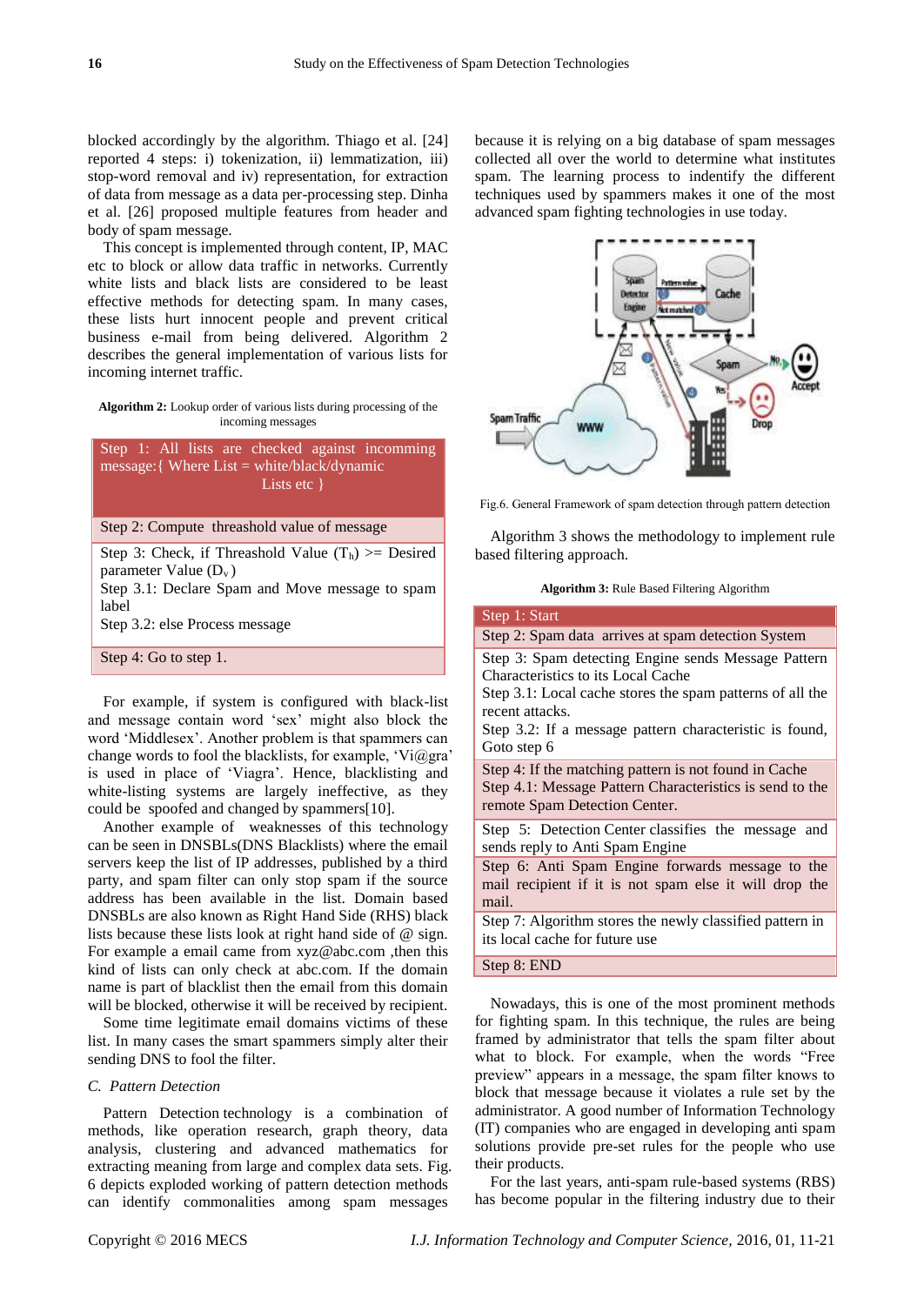ability to successfully combine different classification techniques and the possibility of updating filters remotely. In this context, SpamAssassin is playing a vital role to develop this kind of filters. It is one of the hybrid filtering methods, uses content-based filter and real-time blacklists. It has been adopted by international companies (such as Symantec or McAfee) and small and medium enterprises (SMEs) [11].

Anti-spam RBS are combination of a decision threshold value plus a set of scored rules (See Fig. 7). Each rule holds a logical test (rule trigger) and a numeric (positive or negative) score. In this type of filters, when a rule matches the target message, its score is added to a global counter. After examining all rules, a message is classified as spam if its global counter value is greater than or equal to the configured threshold. Both (i) scored rules and (ii) the filter threshold are commonly stored in regular text files in order to facilitate their exchange between computers [11].

#### **Algorithm 4:** NB filtering

# **Training Phase** Step 1: Create spam and ham sets by collecting many e-mails Step 2: Retrieve individual tokens strings as feature words:

Step 3: Calculate the appearance time of the token and build the feature set  $f = \{w_1, w_2, ..., w_n\}$ .

Step 4: Generate hash tables for both ham and spam for the mapping relation of a feature word tokens.

Step 5: Compute the class-conditional probability P(w t |c i ) for feature word w t

#### **Classification Phase**

Step 1: Retrieve feature words from new message. Step 2: Calculate the probability  $P(c_{ham}|d)$  of legitimate message and  $P(c<sub>spam</sub>|d)$  of spam when it satisfies the extracted feature words d.

Step 3: Classify the incoming message based on the results. When the value of  $P(c_{spam} | d)$  is greater than P(c<sub>ham</sub>|d) or the threshold value  $\lambda$ , this e-mail is tagged as spam.

#### *D. Statistical Content Filtering*

Numerous studies [33, 34, 35] have been done to obtain better spam detection results, however, the statistical approaches [36] use machine-learning algorithms to classify spam messages.

Bayesian network can be described as a graphical model for probabilistic relationships among a set of variables. Over the last decade, the Bayesian network has become a popular representation for encoding uncertain expert knowledge in expert systems.

Naïve Bayes filtering technique is widely used machine learning method. Formulation of NB is a combination of training and classification or testing and is described in Algorithm 4.



Fig.7. Flow chart of RBS working

Bayesian filtering is based on the principle that most events are dependent and that the probability of an event occurring in the future can be guessed from the previous occurrences of that event [12]. In Bayesian net(Bayesian filtering), it assign a score to different tendencies used by spammers. For example, a message with a high percentage of misspelled words sent from an Russian IP address that mentions Viagra (or spelling variations) has more tendencies used by spammers than a message regarding your annual sales forecast. Seeing that the first message fits a specific pattern, that message would be blocked if the score meets the threshold set by the administrator.

#### *E. Database creation for filtering*

In order to use Bayesian filtering method, the user needs to generate a database (see Fig. 8) with words and tokens (such as the \$ sign, IP addresses and domains, and so on), collected from a sample of spam mail and legitimate mail.



Fig.8. Database creation for filters

A probability score value is then assigned to each word or token; the probability is based on calculations that take into account how often that word occurs in spam as opposed to legitimate mail (ham). This process can be carried out by analyzing the end users outbound mail and by inspecting known spam: All the words and tokens in both pools of mail are analyzed to generate the probability that a particular word points to the mail being spam. This word probability score would be calculated as follows:

If the word "cheap" occurs in 500 out of 3,500 spam mails and in 5 out of 300 legitimate emails, for example,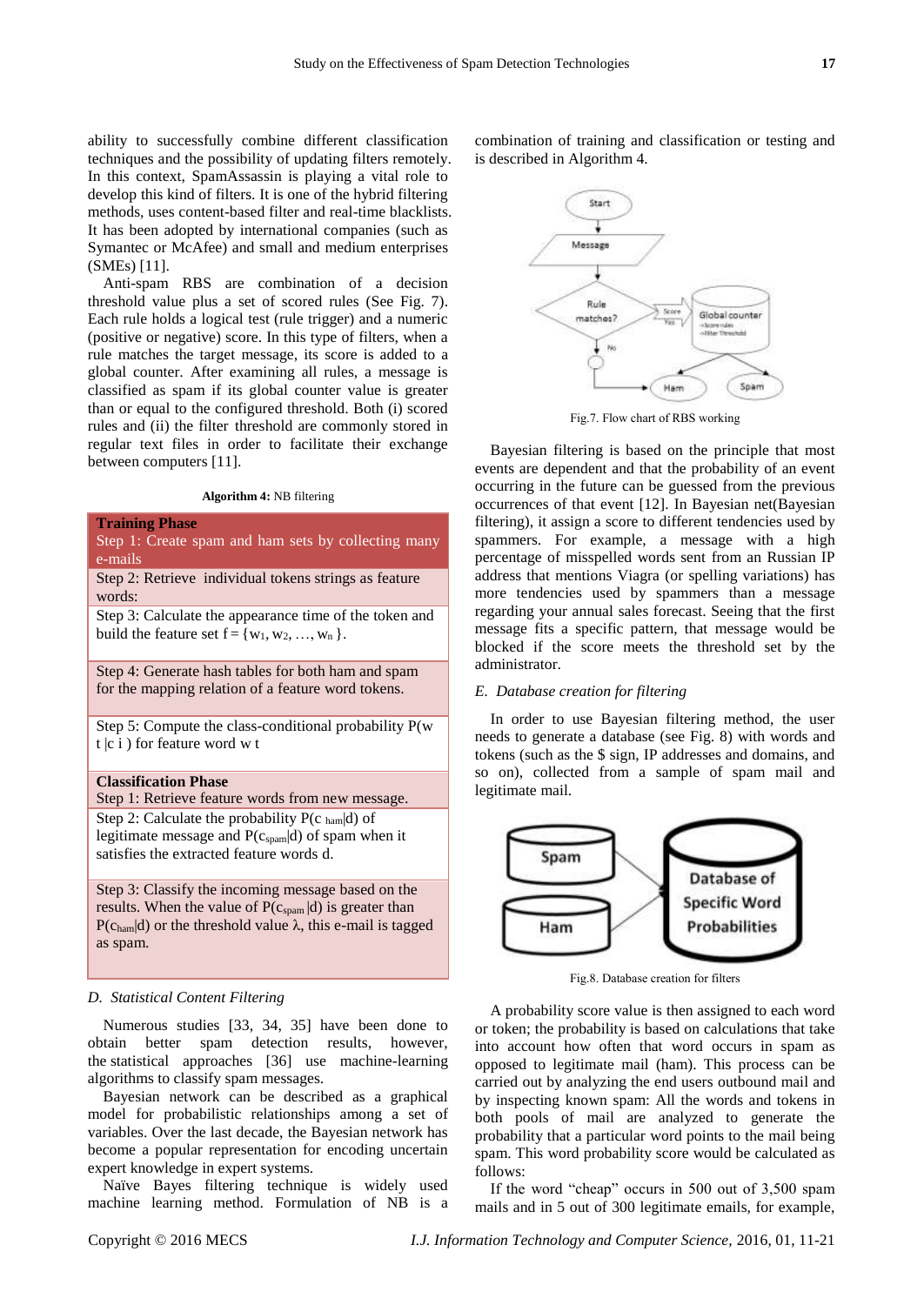(3)

then its spam probability would be 0.8955 (that is, [500/3500] divided by [5/300 + 500/35000]).

$$
Pr(spamwords) = Pr(word(s) spam)
$$
  
\n
$$
/((Pr)(words + ham)
$$
  
\n
$$
+ Pr(words + spam))
$$

#### **Algorithm 5:** RBF Method to catch spam



The updating frequency mechanism of database file for Bayesian filter makes it secure to end users. This spam data file must hold large sample size of known spam and must be constantly updated with the latest spam by the anti-spam software. This will assure that the Bayesian filter is aware of the most recent spam tricks, and ultimately resulting in a high spam detection rate.

General Algorithm by using statistical content to filter spam traffic contains the following steps:

Following are some important reasons to choose Bayesian Filters to detect spam traffic:

- Bayesian filtering apply intelligent approach to filter data because it examines all aspects of a message, as opposed to keyword checking that classifies a mail as spam on the basis of a single word.
- A Bayesian filter is constantly self-adapting By learning from new spam and new valid outbound mails, the Bayesian filter evolves and adapts to new spam techniques.
- The Bayesian method is multi-lingual and international

# V. COMPARISON OF SEVERAL TECHNIQUES FOR SPAM **DETECTION**

Table 2 shows a summary of productivity and limitations of several spam filtering methods. Conducted studies indicate that machine learning techniques are more flexible than other methods. Pattern detection techniques and Statistical content filtering methods have achieved good performance scores and thus widely used in industry as compared to traditional (CRA and various listing) methods.

| Technique                           | Pros                                                                                                                                                                                                           | $\overline{\mathrm{Cons}}$                                                                                            |
|-------------------------------------|----------------------------------------------------------------------------------------------------------------------------------------------------------------------------------------------------------------|-----------------------------------------------------------------------------------------------------------------------|
| <b>CRA</b>                          | Widely used protocol for<br>unsecure channels                                                                                                                                                                  | Weakness in<br>authentication.<br>Security<br>and<br><b>OoS</b><br>issues ,especially<br>in<br>Wireless networks [28] |
| Black/<br>White<br>Listings         | Blacklisting/Whitelisting<br>is a simplistic technique<br>that is common                                                                                                                                       | be<br>It.<br>easily<br>can<br>penetrated into systems,<br>ad do suffer with high<br>rate of false positives<br>[22]   |
| <b>RBS</b>                          | Hybrid Model (content-<br>based filter and real-time<br>blacklists)<br>Ability to successfully<br>combine different<br>classification techniques<br>and the possibility of<br>updating filters<br>remotely[29] | Filtering<br>speed<br>is<br>currently<br>very<br>limited[29]                                                          |
| Statistical<br>Content<br>Filtering | Hybrid Model (content-<br>based filter and real-time<br>blacklists)<br>Ability to successfully<br>combine different<br>classification techniques<br>and the possibility of<br>updating filters<br>remotely[29] | Filtering speed is<br>currently very<br>limited[29]                                                                   |

Table 2. Summary of several spam filtering techniques

# VI. EXPERIMENT AND RESULTS

In this section, we demonstrated the performance of two most widely and accepted supervised machine learning methods i.e. NB and J48 to detect spam pages. For performance evaluation, we have used WEBSPAM-UK2007 dataset [30]. Table 3. depicts the important information about dataset.

Table 3. The Properties of the WEBSPAM-UK host graph

| Year                    | 2007      |
|-------------------------|-----------|
| Number of nodes (hosts) | 114,529   |
| Number of edges         | 1,836,441 |
| Number of labeled hosts | 6.479     |

The data set used in our experiment has 3851instances in which only 3% are spam and each instances has 142 attributes.

The hosts of this reference collection were originally labeled as "normal", "borderline", and "spam" by a group of volunteers. Each corpus host was labeled by at least two persons independently. Through data preprocessing phase, we have separated ham and spam pages for our experiment work.

The dataset contains content and link based features. Some of the important content features are "number of words in the page", "number of words in the title", "average word length", "compression ratio", "entropy", "fraction of anchor text", "fraction of visible text", etc. These features are calculated for home page, page with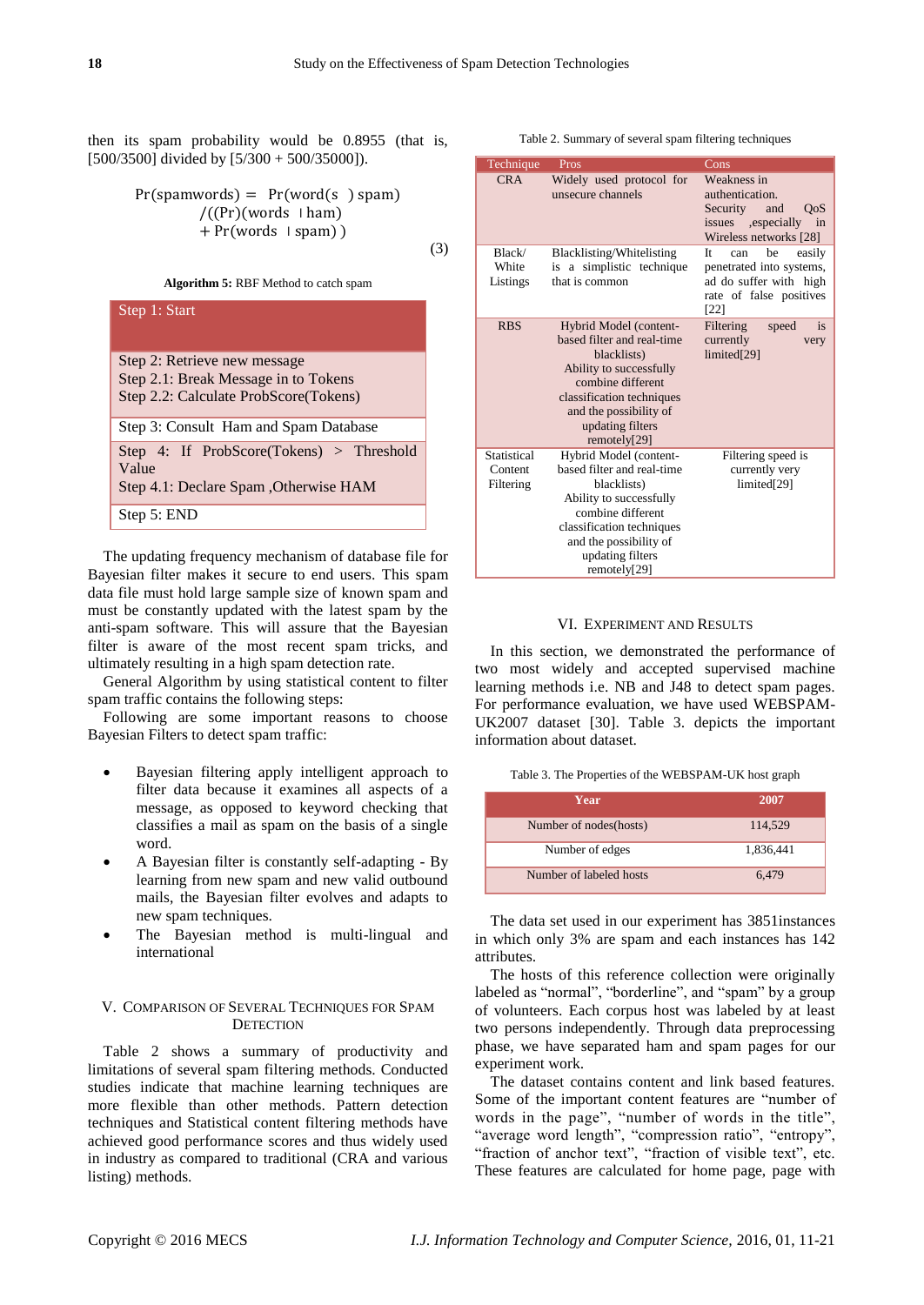maximum PageRank, and an average value for all pages of every host. We have used 10-fold (see Fig. 9) embedded cross-validation during ensemble training and building.



Fig.9. Example of 10-fold cross validation

We applied Naïve Bayes and J48 classifier on our dataset to judge algorithms performance by using True positive (TP) and False Positive (FP) scores in spam detection. For performance analysis we have used Weka toolkit. Table 4 shows the TP and FP scores for each algorithm with different feature values. The matter of fact is there is no universally best learning algorithm that map on every problem. In order to obtain promising scores [23], machine learning algorithms are mainly dependent on number of parameters like; size of dataset, feature selection and feature extraction techniques etc. In our experiment (see Fig. 10 and 11) J48 produced better TP and FP score comparable to NB, but with median number of features NB achieved good FP value(see Fig. 10). Although J48 performed well, but as we increase the number of features it is prone to decrease its TP score. We noticed that, high performance with minimum features was achieved with both j48 and NB algorithms.

| Table 4. TP and FP scores |  |  |  |  |
|---------------------------|--|--|--|--|
|---------------------------|--|--|--|--|

| <b>No. of Features</b> | <b>J48</b>     |       | NB    |           |  |
|------------------------|----------------|-------|-------|-----------|--|
|                        | <b>Measure</b> |       |       |           |  |
|                        | TP             | FP    | TP    | <b>FP</b> |  |
| 20                     | 0.999          |       | 0.968 | 0.952     |  |
| 50                     | 0.979          | 0.817 | 0.947 | 0.947     |  |
| 80                     | 0.977          | 0.731 | 0.902 | 0.779     |  |
| 139                    | 0.976          | 0.76  | 0.21  | 0.111     |  |



Fig.10. False Positive score comparison



Fig.11. True positive score comparison

#### VII. CONCLUSIONS

This paper discusses the spam detection techniques which increase in effectiveness in the face of consolidating their power and robustness. The arsenal of new solutions to fight against these phenomena evolves as dynamically as the spam tricks, with the most important statistical analysis or machine learning. The existing architectures dividing the decisive factor into several points on the way of internet traffic and researchers are working on developing new intelligent methods to deal with this problem. The negative impact of spam brought the serious challenges to IT companies and end users and this situation compels involved companies to deepen social awareness, to outline the threats and draw public attention to the best practices of rules of proper prevention and defense.

We reviewed the different techniques to deal with spam problem based on traditional schemes (challenge response authentication and White/Black Listing) and different pattern recognition methods and statistical content filtering approaches proposed so far. We have precisely discussed the main approaches, on which these algorithms are based, as well as their weaknesses and strength for detecting spam. In order to convert perceptual level into practical, we have investigated two most widely used ML algorithms on webspam-uk2007 dataset. Even dataset is highly imbalanced, however, J48 achieve better TP score against NB.

There is no exact solution to curb spam problem, however the only real solution to this problem is to combine techniques, to create a probability score to assess whether an incoming traffic is spam. Nowadays, spam problem exists on almost all major mediums. Due to financial motivations, spammers always try to find new ways around detection methods. In order to protect networks and users from spam, the detection systems must be able to continuously learn and adapt new rules.

## ACKNOWLEDGMENT

I would also like to thanks the other PhD Scholars of my school, Mr.Amjad Mehmood, and Mr.Mehtab Afzal for the assistance they provided to understand machine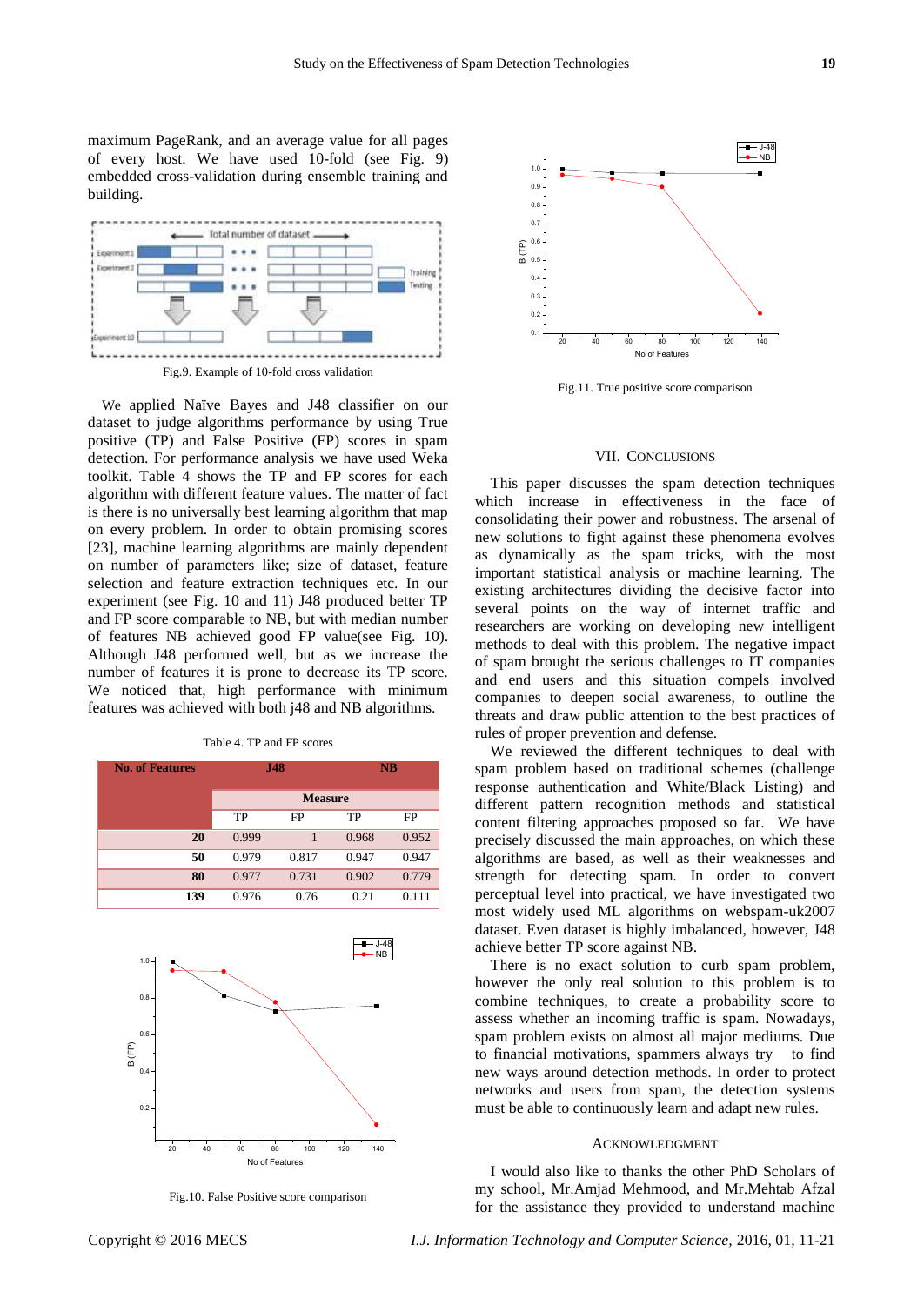learning. A very special thanks goes out to Dr. Zhu Yan, without whose motivation and encouragement, I confess that it would be difficult for me to move forward in my PhD Program.

#### **REFERENCES**

- [1] D. Saraswathi, A. V. Kathiravan, R. Kavitha. Link Farm Detection using SVMLight Tool. In proceedings of ICCCI 2012 International Conference on computer Communication and Informatics (ICCCI -2012), Jan. 10 – 12, 2012, Coimbatore, INDIA.
- [2] Eiron, N., Curley, K. S., and Tomlin, J. A. 2004. Ranking the web frontier. In Proceedings of the 13th international conference on World Wide Web. ACM Press, New York, NY, USA, 309–318.
- [3] Z. Gyongyi, H. Garcia-Molina, Web Spam Taxonomy. In First International Workshop on Adversarial Information Retrieval on the Web, 2005.
- [4] P. P.K. Chan,C.Yang,D. S. Yeung,W. W.Y. Ng, Spam filtering for short messages in adversarial environment, *Neurocomputing,* Vol. 155, 1 May 2015, pp. 167–176.
- [5] L. Chen, Z. Yan, W. Zhang, R. Kantola, TruSMS: A trustworthy SMS spam control system based on trust management, Future Generation Computer Systems, Vol. 49, August 2015, pp. 77–93.
- [6] China: mobile phone subscribers by month February 2015 [online], Available: http://www.statista.com/statistics/278204/china-mobileusers-by-month, June 11, 2015.
- [7] L. Ying-Lien, H. Chih-Hsiang, Usability study of textbased CAPTCHAs, *[Displays,](http://www.sciencedirect.com/science/journal/01419382)* Vol.32, no. 2, pp. 81–86, April 2011.
- [8] H. Beitollahi,G. Deconinck, Analyzing well-known countermeasures against distributed denial of service attacks, Computer Communications ,Vol. 35, no. 11, 15 June 2012,pp. 1312–1332.
- [9] J.K. Dharavath, F. A. Talukdar, R. H. Laskar, Study on Biometric Authentication Systems, Challenges and Future Trends: A Review , International Conference on Computational Intelligence and Computing Research (ICCIC), 2013 IEEE Enathi.
- [10] S. Heron, Technologies for spam detection, Network Security Vol. 2009, no. 1, January 2009, pp. 11–15.
- [11] D. Ruano-Ordás,J. Fdez-Glez,F. Fdez-Riverola, J.R. Méndez, Effective scheduling strategies for boosting performance on rule-based spam filtering frameworks, Journal of Systems and Software ,Vol. 86,no. 12,, December 2013,pp. 3151–3161.
- [12] Z. Qingshan , W. Shaobing, C. Ying, J. Xueming, The Research of Information Filtering Technology Based on Bayesian Network, Procedia Environmental Sciences , Vol. 11 (2011) , pp.545 – 551.
- [13] X. Du, Internet adoption and usage in China, Proceedings of the 27<sup>th</sup> Annual Telecommunications Policy and Research Conference, Alexandria, VA (1999).
- [14] CNNIC 33rd Statistical Report,[online], Available: http://www1.cnnic.cn/AU/MediaC/rdxw/hotnews/201401/t 20140117\_43849.htm, June 15,2015.
- [15] Spam and Phishing Statistics Report Q1-2014,[online], Available: http://usa.kaspersky.com/internet-securitycenter/threats/spam-statistics-report-q1- 2014#.VXHbzHKSwQU, June 16, 2015.
- [16] 2015 Internet Security Threat Report Vol.20, [online], Available: https://www4.symantec.com/mktginfo/whitepaper/ISTR/21 347932\_GA-internet-security-threat-report-volume-20-

2015-social\_v2.pdf, June 18,2015.

- [17] Microsoft Security Intelligence Report Vol. 18, [online], Available: http://www.microsoft.com/enus/download/details.aspx?id=46928, May 14, 2015.
- [18] Cisco 2014 Annual Security Report, [online], Available: http://www.cisco.com/web/offer/gist\_ty2\_asset/Cisco\_201 4\_ASR.pdf May 4, 2015.
- [19] N. Eagle, A. Pentland, Social serendipity: mobilizing social software, IEEE Pervas. Comput., Vol. 04-2 (2005), pp. 28–34
- [20]  $\overline{D}$ . Evans, The Internet of Things How the Next Evolution of the Internet Is Changing Everything, Cisco Internet Business Solutions Group (IBSG) April 2011[online],Available: http://www.cisco.com/web/about/ac79/docs/innov/IoT\_IB SG\_0411FINAL.pdf, 2 April 2015
- [21] N. Spirin, J. Han, Survey on Web Spam Detection: Principles and Algorithms, *SIGKDD Explorations*, Vol. 13, no. 2, pp. 50-64, 2011
- [22] J. Carpinter, R. Hunt, Tightening the net: A review of current and next generation spam filtering tools, *Computers & Security,* Vol. 25, no. 8, pp. 566–578, November 2006
- [23] C. Laorden, X. Ugarte-Pedrero, I.Santos, B. Sanz , J. Nieves, P. G. Bringas, Study on the effectiveness of anomaly detection for spam filtering, Information Sciences Vol. 277, pp. 421–444, September 2014
- [24] T.S. Guzella, W. M. Caminhas, A review of machine learning approaches to Spam filtering, *Expert Systems with Applications,* Vol.36, no. 7, pp. 10206–10222, September 2009
- [25] M. A. Al-Kadhi, Assessment of the status of spam in the Kingdom of Saudi Arabia, *Journal of King Saud University Computer and Information Sciences,* Vol. 23, no. 2,pp. 45–58, July 2011
- [26] S. Dinha,T. Azeba,F. Fortinb,D. Mouheba,M. Debbabia, Spam campaign detection, analysis, and investigation, *Digital Investigation*, Vol. 12 supplement 1, March 2015, Pages S12–S21, March 2015
- [27] C. Garrigues, N. Migas,W. Buchanan,S. Robles,J. Borrell, Protecting mobile agents from external replay attacks, *Journal of Systems and Software*, Volume 82, Issue 2, pp. 197–206, February 2009
- [28] W. Liang, W. Wang, On performance analysis of challenge/response based authentication in wireless networks, *Computer Networks* Vol. 48,no. 2, pp. 267–288, 6 June 2005
- [29] D. Ruano-Ordás, J. Fdez-Glez ,F. Fdez-Riverola ,J.R. Méndez, Effective scheduling strategies for boosting performance on rule-based spam filtering frameworks, *Journal of Systems and Software*, Vol. 86, no. 12, pp. 3151–3161, December 2013.
- [30] Yahoo Research, 2007, Web Spam Collections, [online], Available: http://barcelona.research.yahoo.net/webspam/datasets/, May 10, 2013.
- [31] Messaging, Malware and Mobile Anti-Abuse Working Group, Report #16 – 1st Quarter 2012 through 2nd Quarter 2014,[online], Available: https://www.m3aawg.org/sites/default/files/document/M3 AAWG\_2012-2014Q2\_Spam\_Metrics\_Report16.pdf, May 1, 2015
- [32] G. Gonz ález-Talaván, A simple, configurable SMTP antispam filter: Greylists, *Computers & Security,* Vol. 25, no. 3*,* pp. 229–236, May 2006
- [33] G. Robinson, A statistical approach to the spam problem, *Linux J*., 2003 (2003), p. 3